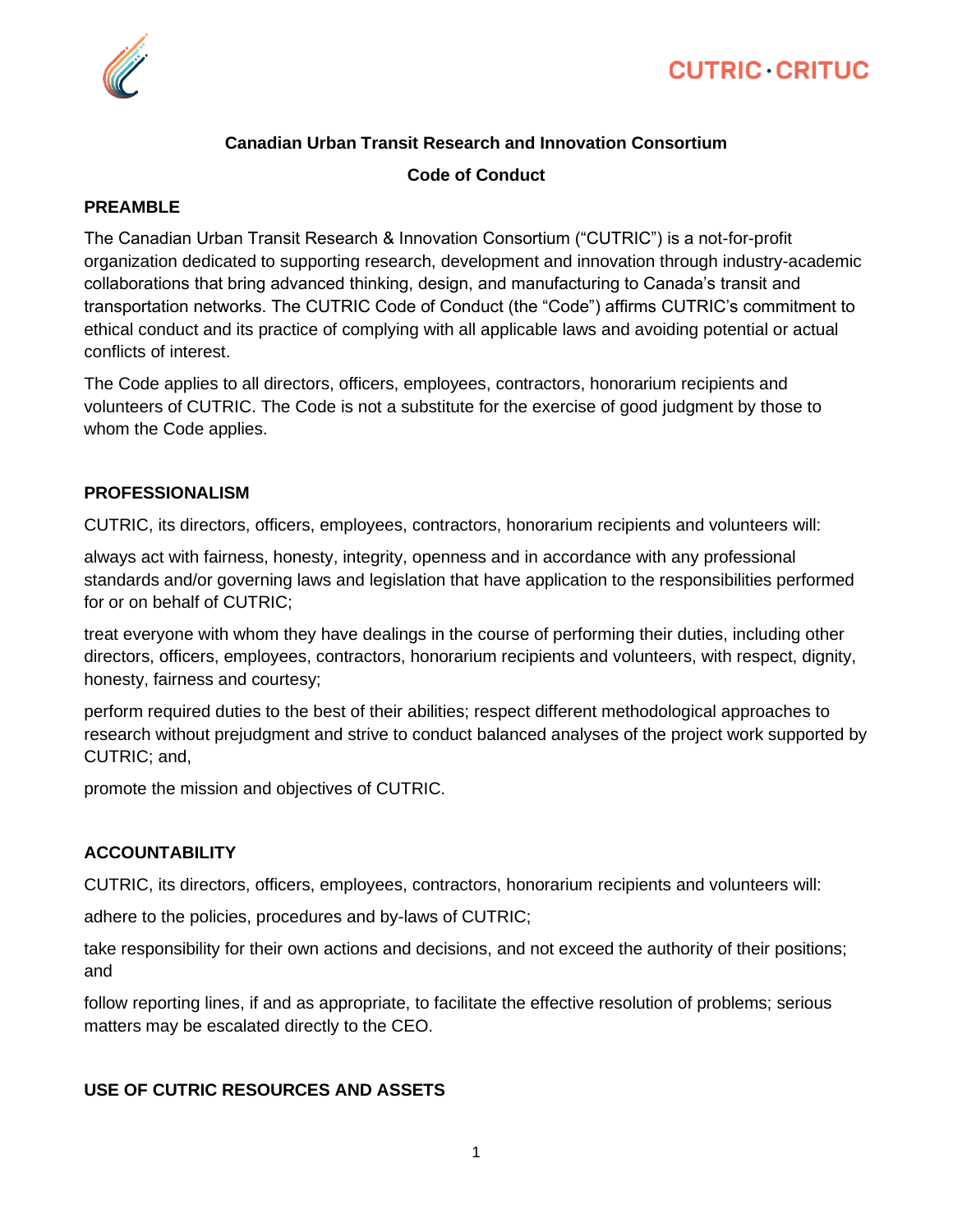

CUTRIC, its directors, officers, employees, contractors, honorarium recipients and volunteers will:

use CUTRIC resources and assets, including property, information systems and electronic networks, funds, information and records responsibly;

not convert any asset to their own personal use or the use of any other person except as expressly permitted by CUTRIC in writing;

exercise prudent management of government appropriations to CUTRIC and all other sources of funding; and

promote the application of sound business and risk-management practices.

# **DISCRIMINATION AND HARASSMENT**

CUTRIC, its directors and officers, employees, contractors, honorarium recipients and volunteers will:

respect the opinions of others and treat all with equality and dignity without regard to gender, race, colour, creed, ancestry, place of origin, political beliefs, religion, marital status, disability, age, sexual orientation or any other basis prohibited by law;

promote and maintain an environment that is free of all forms of discrimination and/or harassment; and

promote and maintain a healthy and safe working environment and prevent violence or threats of violence in the workplace.

# **ENVIRONMENTAL RESPONSIBILITY**

CUTRIC is committed to acting responsibly in all of its activities by:

conserving and protecting the environment;

safeguarding stakeholders against unacceptable levels of environmental risks;

supporting principles of sustainable development through day to day operations; and,

taking reasonable care and exercising diligence to ensure that CUTRIC's activities are conducted in an environmentally responsible manner.

## **CONFIDENTIAL INFORMATION**

Any confidential information acquired by directors and officers, employees, contractors, honorarium recipients and volunteers of CUTRIC in the course of, or as a result of, their employment or engagement with CUTRIC must be kept secure, in confidence and used in a manner consistent with the purposes for which it was collected. Confidential information includes but is not limited to:

CUTRIC's policies, processes, structures and operations;

proprietary information relating to the affairs and research conducted by CUTRIC; and

any and all information that CUTRIC is obligated to maintain as confidential or that CUTRIC may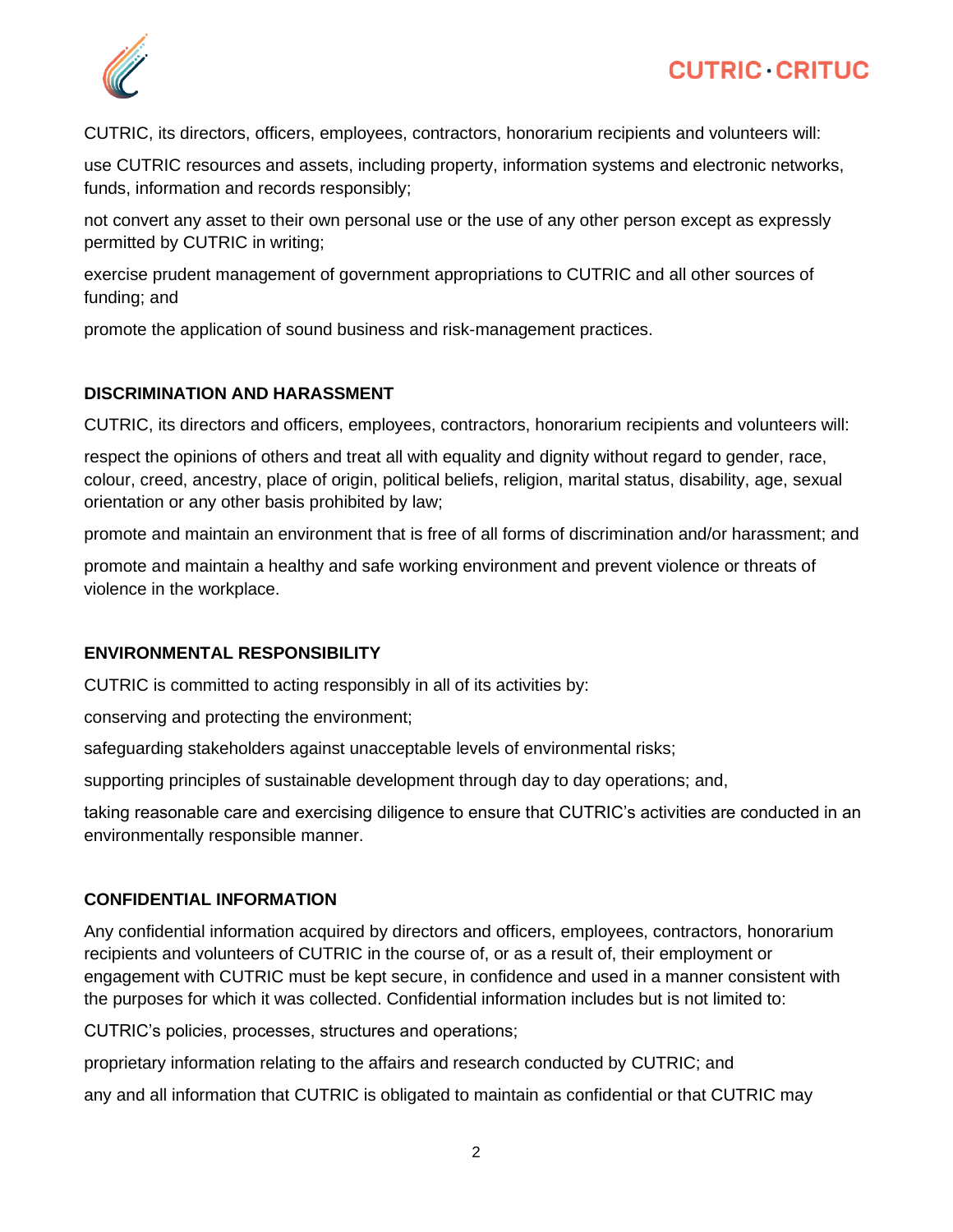



receive or has received.

Confidential information may be disclosed to those who have a right to the information or when the law requires disclosure, or otherwise, in accordance with applicable CUTRIC policies. Directors, officers, employees, contractors honorarium recipients and volunteers of CUTRIC shall use discretion when discussing affairs related to CUTRIC in public places such as elevators, restaurants, airplanes or when using public or cellular phones, the Internet and fax machines. The aforementioned obligations with respect to confidential information remain permanently in effect after an individual's employment or engagement with CUTRIC ceases.

# **RECORD KEEPING AND REPORTING**

CUTRIC, its directors, officers, employees, contractors, honorarium recipients and volunteers will:

promote transparency;

safeguard and keep CUTRIC records current, relevant, complete, and accurate; and

not engage in any transaction that requires or contemplates the making of false, fictitious, misleading and inappropriate entries.

# **CONFLICT OF INTEREST**

When engaged in CUTRIC operations, directors, officers, employees, contractors, honorarium recipients and volunteers are required to act in CUTRIC's best interests. A conflict of interest exists in any situation where a director, employee, honorarium recipients or volunteer's ability to fulfill their official duties and responsibilities or to act in the best interests of CUTRIC could be adversely affected by their private interests or personal considerations. This goes beyond a financial or economic interest to include any personal interest that arises from business dealings, social ties, or other personal considerations. Conflicts of interest may also arise from a conflict in duties not created from a director, employee, honorarium recipient or volunteer's private interests but as a result of concurrent competing official responsibilities.

Directors, officers, employees, contractors, honorarium recipients and volunteers of CUTRIC should strive to avoid situations that place them in an actual, potential, or apparent conflict of interest and conflict of duties. In all cases of real or perceived conflicts of interest, a director, employee, honorarium recipient and volunteer of CUTRIC must disclose the conflict or perceived conflict, which will be reviewed by appropriate CUTRIC personnel who will render a decision on how the conflict or perceived conflict will be addressed.

Personal judgment is always required when considering the appropriateness of gifts, benefits or favours. One should consider the context in which it is being offered, whether there is an explicit or implied expectation of favour in return and the value of the item. Permission to engage in an activity falling within any of the situations noted below may be granted only where such activity does not violate the intent of the Code.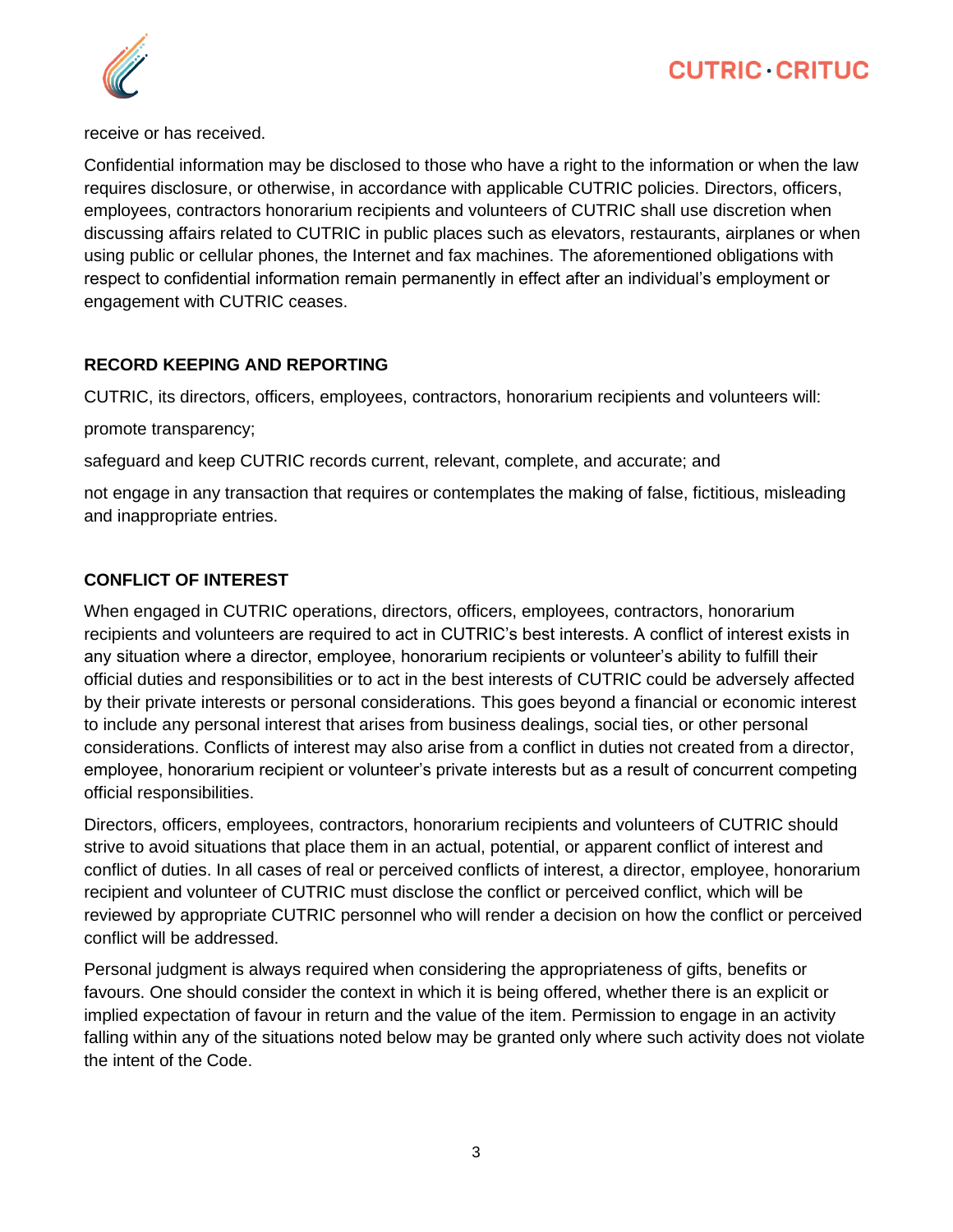

# **CUTRIC CRITUC**

#### **GIFTS, MEALS, ENTERTAINMENT**

During the course of performing their roles, directors, officers, employees, contractors, honorarium recipients and volunteers may develop relationships with CUTRIC members, donors, prospective partner organizations and others in which a gift, monetary or otherwise, is offered. Great care must be taken to ensure that such gifts do not influence the business relationship between CUTRIC and the individual or organization concerned. CUTRIC does not accept personal gifts, monetary or otherwise, that is of more than nominal value and which are offered by a CUTRIC member, donor, prospective partner organization or other individual or organization because of their relationship with CUTRIC. Any gifts which do not meet the above criteria are considered inappropriate and should be politely declined and returned to the supplier with a note explaining CUTRIC guidelines on accepting gifts and entertainment. Gifts of alcohol or tobacco should never be accepted, but always politely declined. Invitations to meals may be accepted as long as they are modest and infrequent. Invitations to sporting or cultural events should be accepted only if the host is present and there is a business reason to attend.

## **11. ILLICIT PAYMENTS**

Unlawful or unethical behaviour by directors, officers, employees, contractors, honorarium recipients or volunteers is not tolerated, including soliciting, accepting or paying bribes or other illicit payments for any purpose.

Situations where judgment might be influenced or appear to be influenced by improper considerations must be avoided. Payment or acceptance of any "kickbacks" from CUTRIC members, donors, prospective partner organizations or other external parties is prohibited.

#### **12. LEGAL COMPLIANCE**

Violation of any law or regulatory requirement will adversely affect CUTRIC's reputation and/or ability to carry on its operations. As a result, all dealings and actions on behalf of CUTRIC must comply with both the letter and spirit of all laws, rules and regulations including those that are applicable to the operations of CUTRIC. All directors, officers, employees, contractors, honorarium recipients and volunteers must respect and obey the laws of the cities, provinces and countries in which CUTRIC operates and avoid even the appearance of impropriety.

## **13. FAILURE TO COMPLY**

Any violation of this Code is viewed as a potentially serious matter regardless of whether or not the actions in question were taken for the sake of convenience, or whether or not there is any actual loss or benefit to CUTRIC and/or others. Violations will result in an investigation and if appropriate, disciplinary action. Depending on the significance of the violation, disciplinary action could include termination of employment or termination of the engagement. Violations may also result in civil and/or criminal proceedings being initiated.